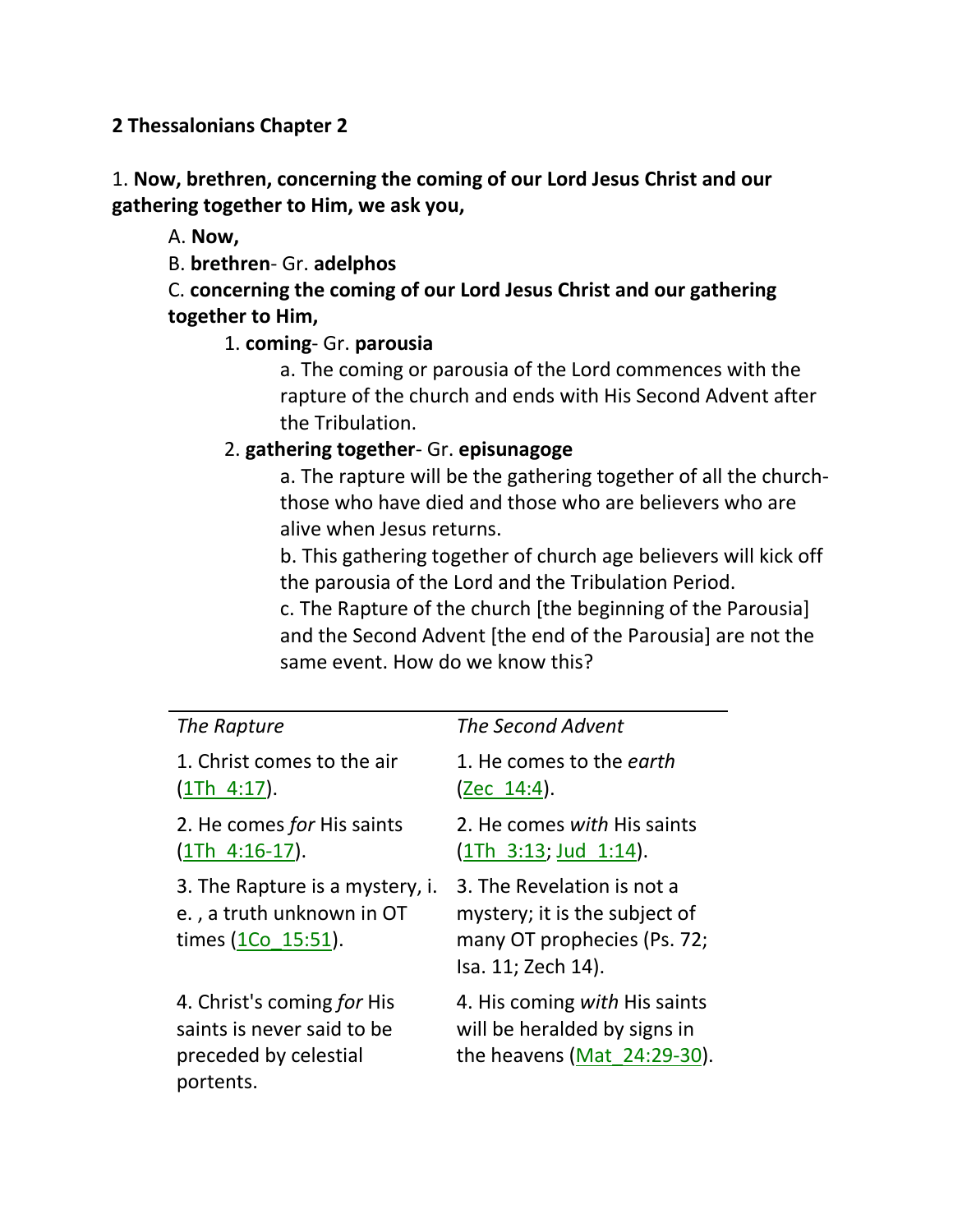5. The Rapture is presented as a time of blessing (1Th\_4:18).

6. The Rapture is presented as a time of blessing  $(1Th 4:18).$ 

7. The Rapture takes place in a moment, in the twinkling of an eye (1Co\_15:52). This strongly implies that it will not be witnessed by the world.

8. The rapture seems to involve the church primarily (Joh\_14:1-4; 1Co\_15:51-58; 1Th\_4:13-18)

9. Christ comes as the Bright and Morning Star (Rev\_22:16).

10. The Rapture is not mentioned in the Synoptic Gospels, but is alluded to several times in John's Gospel.

11. Those taken are taken for blessing (1Th\_4:13-18). Those left are left for judgment  $(1Th<sub>5:1-3</sub>)$ .

12. No dating system is given for events preceding the Rapture.

5. The Revelation is identified with the Day of the Lord (2Th\_2:1-12, NU Text).

6. The main emphasis of the Revelation is on judgment (2Th\_2:8-12).

7. The Revelation will be visible world-wide (Mat 24:27; Rev 1:7).

8. The Revelation involves Israel primarily, then also the Gentile nations (Mat. 24:1- 25:46)

9. He comes as the Sun of Righteousness with healing in His wings (Mal 4:2).

10. The Revelation is characteristic in the Synoptics but hardly mentioned in John's Gospel.

11. Those taken are taken for judgment. Those left are left for blessing (Mat  $24:37-41$ ).

12. An elaborate dating system is given for the Revelation, such as 1260 days, 42 months, 3½ years (see <u>Dan 7:25</u>; Dan 12:7, Dan 12:11-12; Rev 11:2; Rev\_12:14; Rev\_13:5).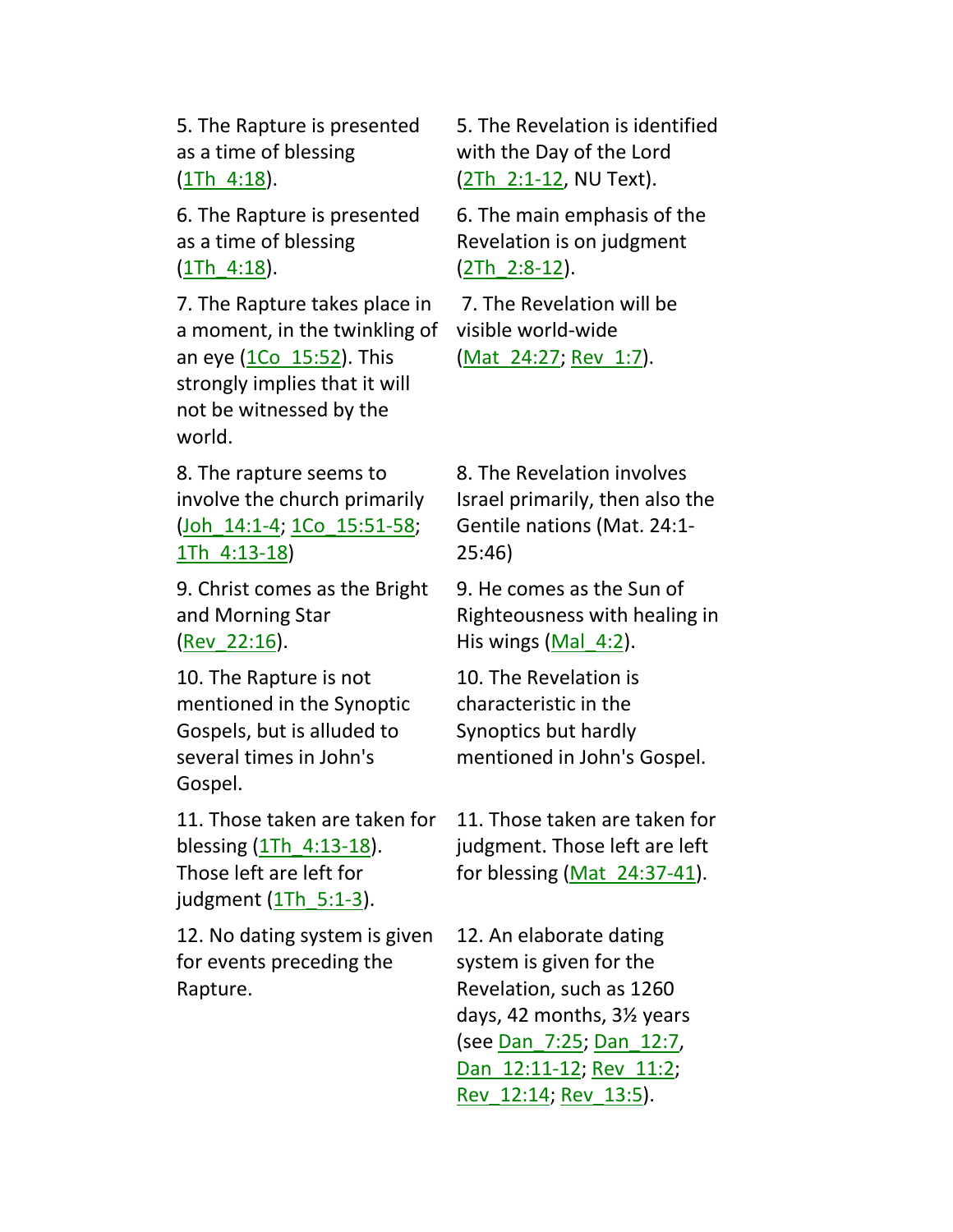13. The title "Son of Man" is never used in any of the passages dealing with the Rapture.

13. The revelation is spoken of as the coming of the Son of Man (Mat\_16:28; Mat\_24:27, Mat\_24:30, Mat 24:39; Mat 26:64; Mar 13:26; Luk 21:27).

d. Also, the difference is seen in the fact that at the rapture all believers will get a resurrection body. However, at the Second Advent there will be believers who made it through the Great Tribulation who enter into the Millennium in natural human bodies to re-populate the earth and the nations. They will not have resurrection bodies. These will be those who had not been saved prior to the Rapture but got saved during the Tribulation Period. Those who survive till the end of the Tribulation will go into the Millennium and re-populate the earth and nations. If the rapture of the church was the same as the Second Advent then all believers would get a resurrection body and all unbelievers would be removed. There would be no natural humans to re-populate the earth. Once you get a resurrection body you will never die again. It states however in the OT that during the Millennium they will live long ages and a baby will die at 100 years old. Is. 65:20 If everyone got a resurrection body at the Second Advent then it would not be possible to die during the Millennium!

D. **we ask you**

1. **ask-** Gr. **eratao**- *to bind with an oath*

2. **not to be soon shaken in mind or troubled, either by spirit or by word or by letter, as if from us, as though the day of Christ had come.** 

A. **not to be soon shaken in mind or troubled,**

1. **soon**- Gr. **tacheos**

2. **shaken**- Gr. **saleuo**- *to move to and fro, shake, to put into a state of waving, rocking, vibratory motion*

a. Paul was surprised they were so soon shaken because it was not too long ago that he was there and taught them these things.

3. **mind**- Gr. **nous**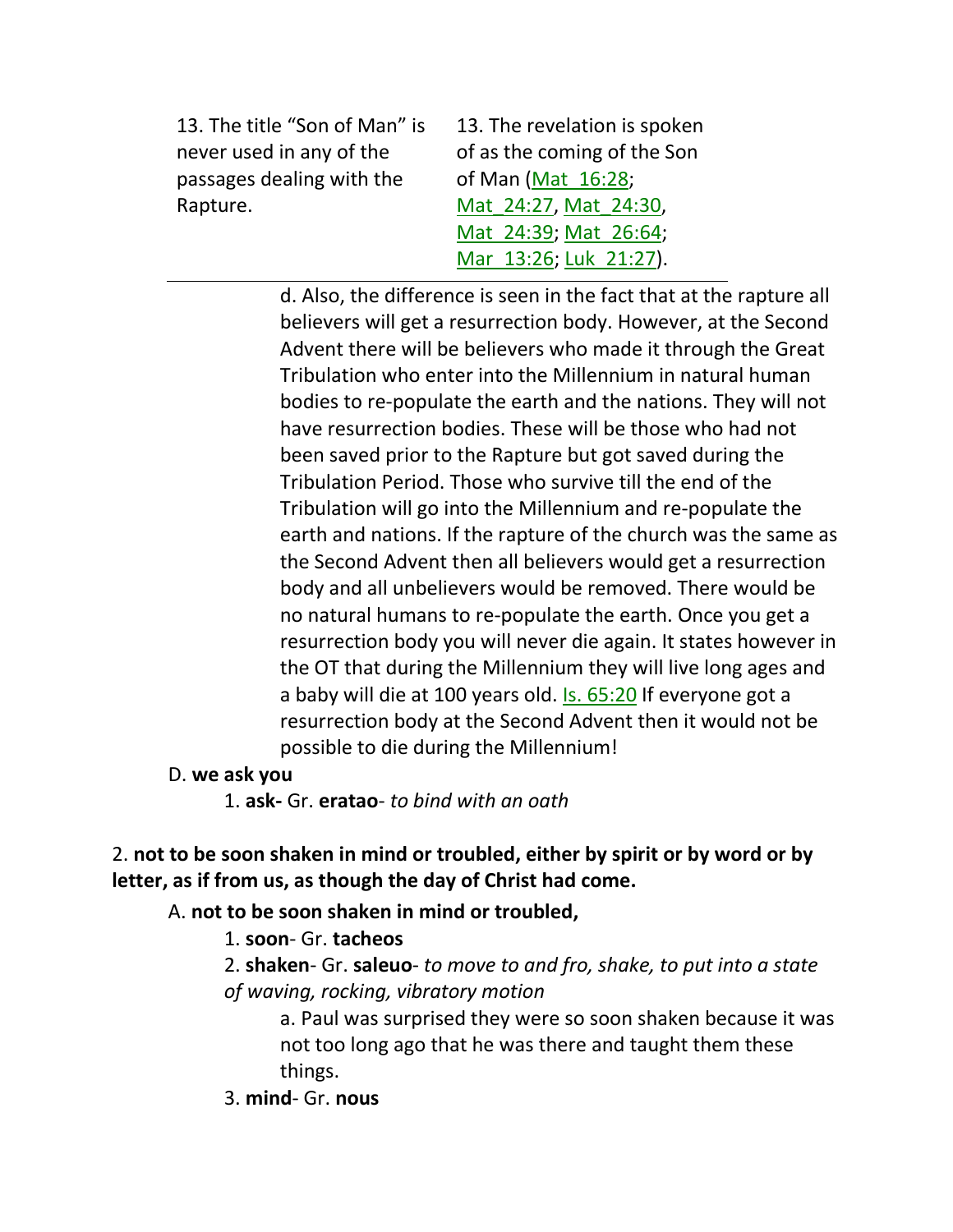4. **troubled**- Gr. **throeo**- *to be troubled in mind, to be frightened, alarmed*

### B. **either by spirit or by word or by letter,**

### 1. **spirit**- Gr. **pneuma**

a. This means a prophetic message or revelation given supposedly by the Spirit of God. In this case it was a false word. b. If a prophetic word does not match up with the Word of God, throw it out!

### 2. **word**- Gr. **logos**

a. This is a preached message.

b. If someone preaches a message that is not backed up by scripture, throw it out!

## 3. **letter**- Gr. **epistole**- *epistle*

a. This was a false letter written to the Thessalonians presumably from Paul.

b. Paul hand signed this letter at the end to show it was really from him. 2 Thess. 3:17 Apparently, Paul had distinctive handwriting and signature.

c. Today, many people are writing books with supposed special revelation. If a book your read is not back up by the Scripture, throw it out!

## C. **as if from us,**

## 1. **from us**

a. The enemy is crafty and always will find someone to yield to him. Sending these saints a fake letter in the name of Paul was demonic!

## D. **as the the day of Christ had come**

## 1. **day of Christ**

a. The most trusted manuscripts say the "Day of the Lord". The Day of the Lord is well attested to in the OT and refers to the whole Tribulation Period culminating his final judgment upon the world at His Second Advent.

## 2. **come**- Gr. **enistemi**- *to be present, to have arrived*

a. Some had interpreted the tribulation and persecution they were facing that the Tribulation Period was starting and that they had possibly missed the Rapture! That would be unsettling to your mind if you believed that!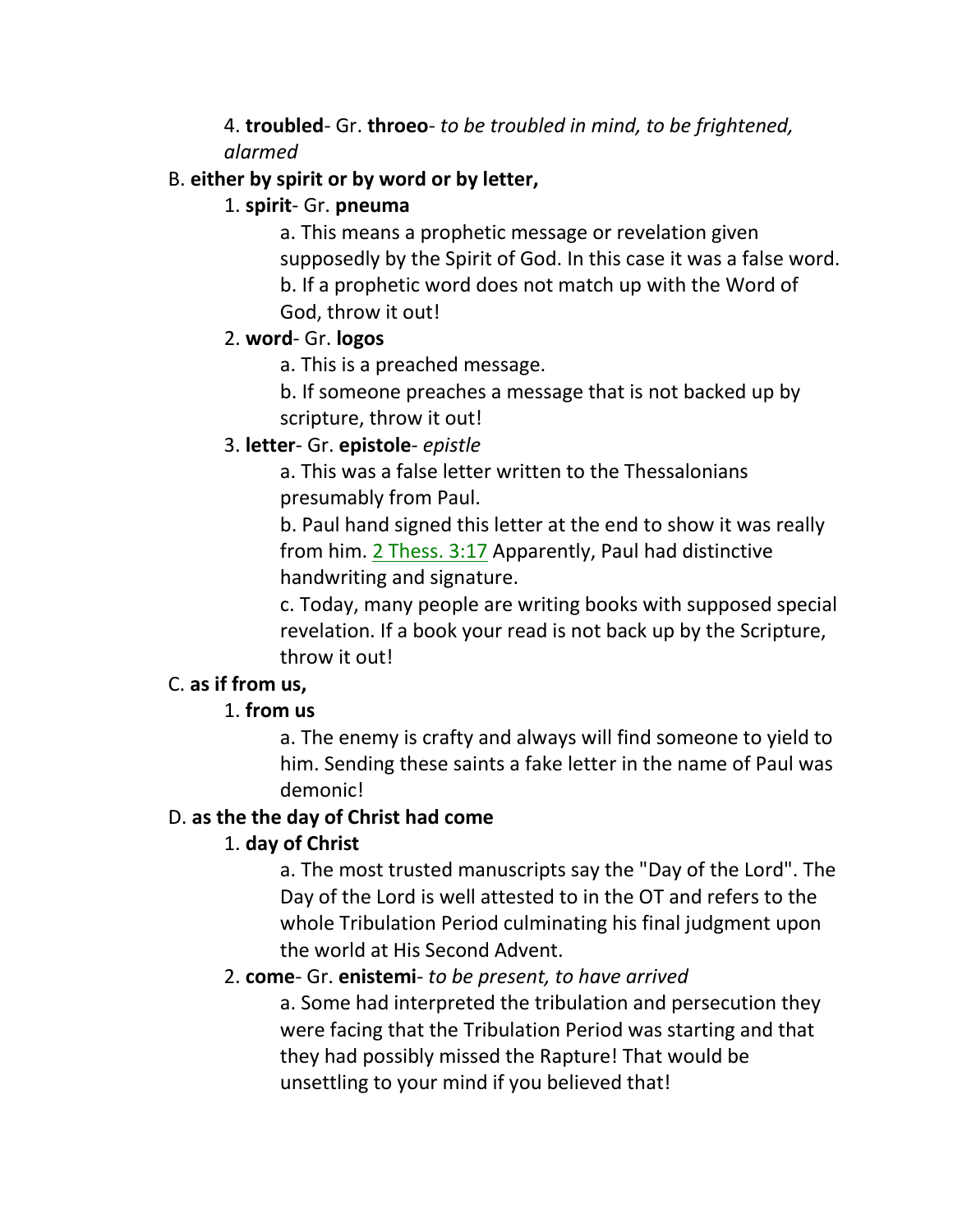3. **Let no one deceive you in any way.** *For that day will not come***, unless the rebellion comes first, and the man of lawlessness is revealed, the son of destruction,**

#### A. **Let no one deceive you in any way.**

#### 1. **deceive**- Gr. **exapatao**

#### 2. **in any way**

a. Satan tries to deceive people in many ways. He tried to deceive the Thessalonians by spirit, word, and letter.

### B. **For that day will not come,**

 1. This phrase is not found in the Greek. It was added by the translators. Omit

### C. **unless the rebellion comes first,**

### 1. **rebellion**- Gr. **apostasia**- *falling away, departure from truth*

a. Some have tried to insert the rapture here saying that this Greek word means "the departure". They say it refers to the departure [rapture] of the church. However, this Greek word always has a negative connotation to it and is a departure from the truth.

b. There is a great falling away from the truth of the gospel coming. It already is becoming more and more unpopular to be a Christian. It is less and less politically correct to hold to absolute truth and morality today. It will only get worse as we approach the coming of the Lord.

c. It is true that the church must depart before the Anti-Christ is revealed but this verse is not the verse to use to prove it. We will find such a verse later in the chapter.

### D. **and the man of lawlessness is revealed,**

### 1. **man**- Gr. **anthropos**

a. This is speaking of the Anti-Christ. He will be born as a man through a woman just like Jesus was.

## 2. **lawlessness**- Gr. **anomia**- *without law*

a. The Anti-Christ will be against all of God's laws. He will go to change the laws of God. Dan. 7:25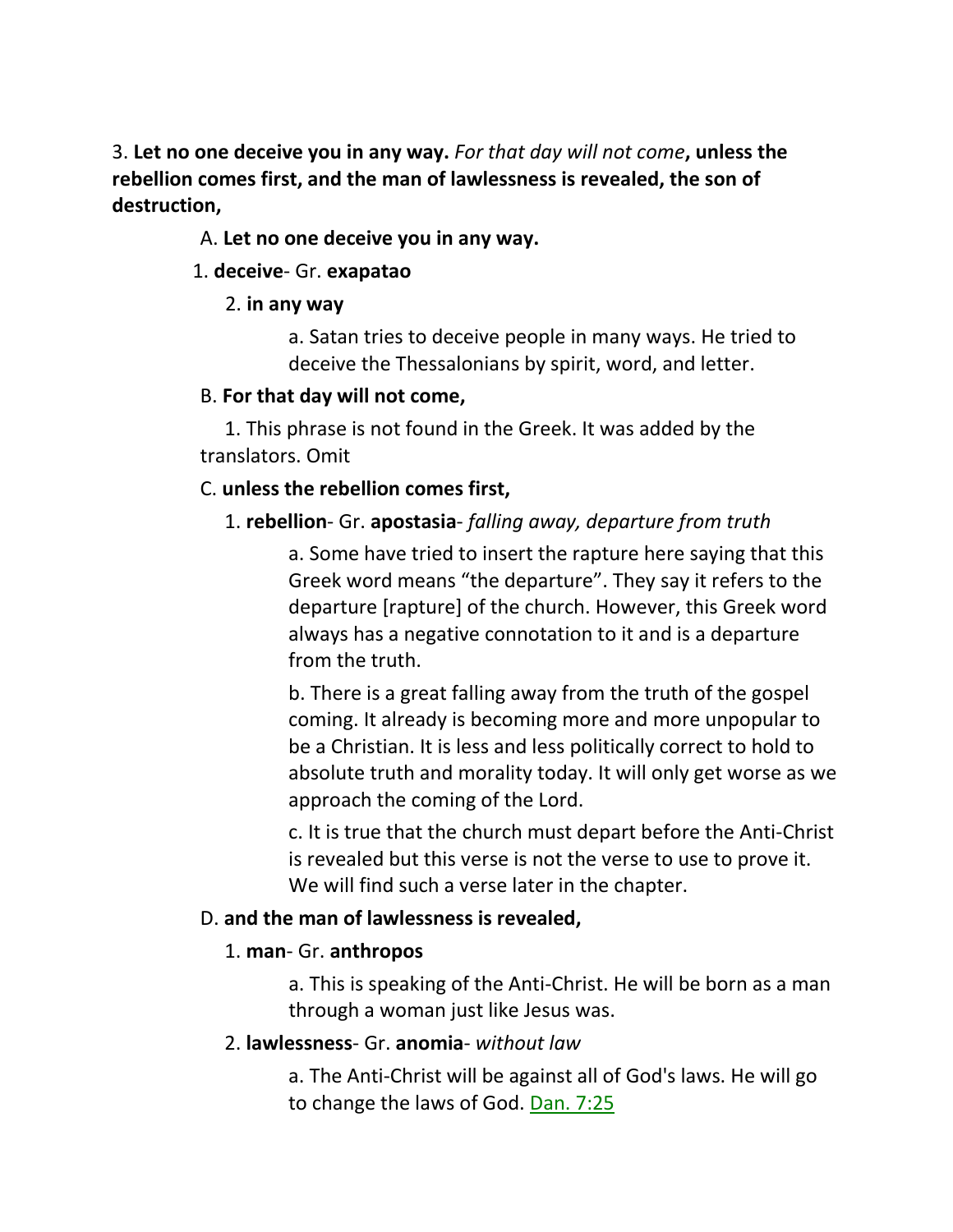#### 3. **revealed**- Gr. **apokalupto**- *to take the lid off, uncover*

#### E. **the son of destruction**

#### 1. **son**- Gr. **huios**- *mature son*

a. Satan always tries to imitate God. We see in the book of Revelation that Satan will set up a trinity that will copy the Godhead. He will act like the Father. His son will be the Anti-Christ, and the False Prophet will act like the Holy Spirit, who does miracles in the name of the son.

b. I believe Satan will come into a Jewish woman and impregnate her. Satan is a fallen angel. The fallen angels have had children before from natural women. Gen. 6:1-2 He will try to copy the birth of Jesus. The Anti-Christ will come as a false Messiah to the Jews. Zech. 11:16, Dan. 9:27 I believe that a Muslim man will adopt this child like Joseph did Jesus. This will bring both the Jew and Muslim [two hostile groups to one another] into oneness under the Anti-Christ. To be accepted as a Jew among the Jews you need a Jewish mother. However, to be accepted as a Muslim among Muslims you must have a Muslim father. In this way he will bring two warring groups under the same fold in the Tribulation Period. Both the Jew and Muslim will accept and claim the Anti-Christ as their Messiah.

c. In Isaiah it says of Jesus that a child is born [speaking of his humanity] and a son is given [speaking of his divine nature]. Satan will try to copy this and the Anti-Christ will be born of a natural woman but his father will be Satan. Therefore a son of destruction will be given!

### 2. **destruction**- Gr. **apoleia**

a. Judas was a type of the Anti-Christ to come. He was called the "son of perdition". It is possible that Judas may had planned to take over for Jesus once he was imprisoned. The Anti-Christ will seek to replace the true Messiah.

4. **who opposes and exalts himself above all that is called God or that is worshiped, so that he sits as God in the temple of God, showing himself that he**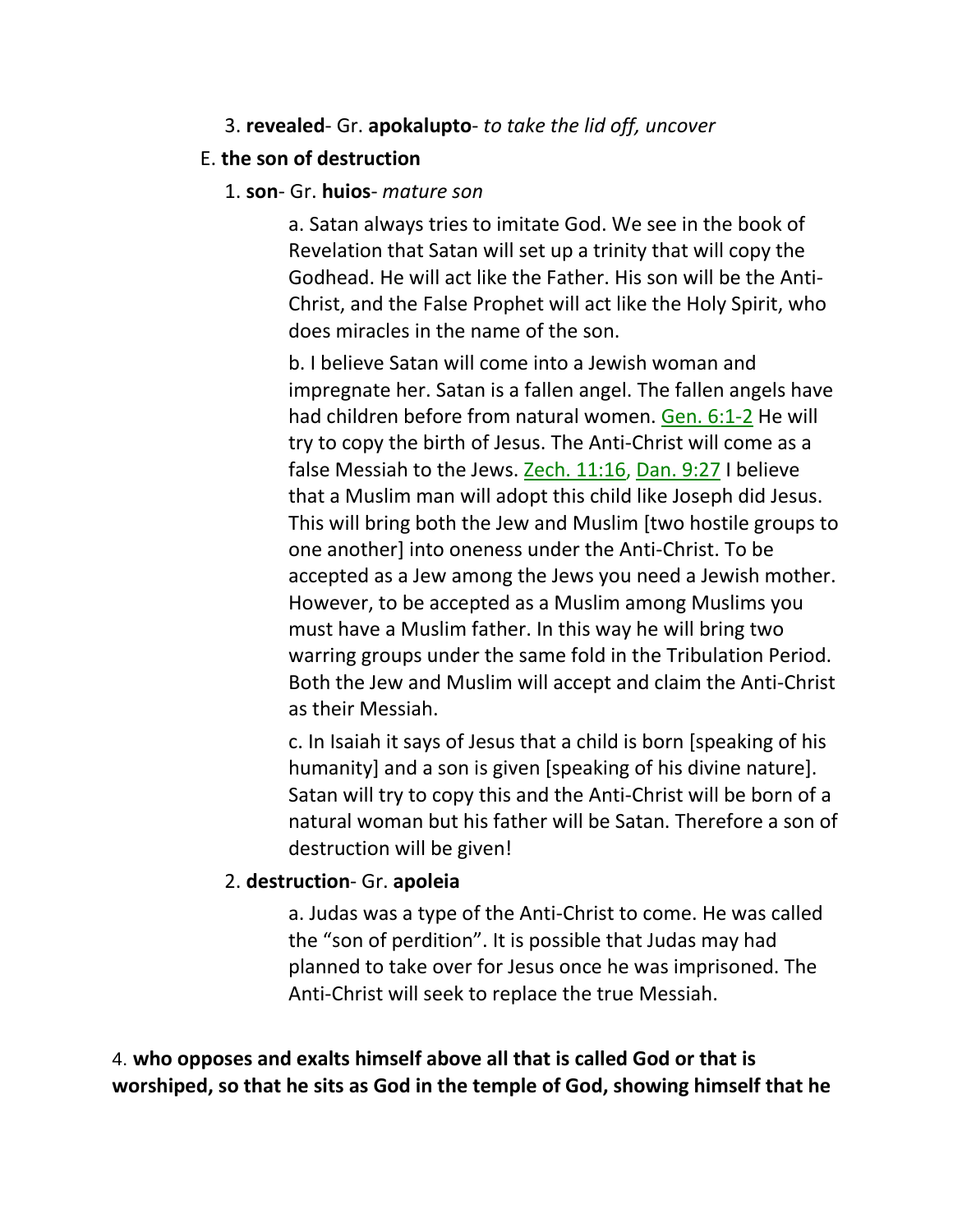**is God.** 

 A. **who opposes and exalts himself above all that is called God or that is worshiped,**

## 1. **opposes**- Gr. **antikeimi**- *to be set against*

## 2. **exalts**- Gr. **huperairomai-** *to lift up over*

a. This was Lucifer's desire from the very beginning. Is. 14:13- 14 Just as he was cast down, so will the Anti-Christ.

## 3. **all that is called God**

a. There have been dictators in the past who called themselves a god and sought worship, but none of them was so brash to say that they were the only God.

b. The Anti-Christ will claim to be the one true god and will demand exclusive worship as the only god.

### 4. **worshiped**- Gr. **sebasma**

## B. **so that he sits as God in the temple of God,**

1. **sits**- Gr. **kathizo**

a. He will set up a throne in the Holy of Holies.

## 2. **as God**

## 3. **temple**- Gr. **naos**

a. This is the rebuilt temple in Jerusalem. The Anti-Christ will throw out the ark of the covenant and sit up a throne in the Holy of Holies and proclaim to be God.

## C. **showing himself that he is God**

## 1. **showing**- Gr. **apodeiknumi**- *showing off*

a. The Anti-Christ will act like a big shot, but he will be cast into the Lake of Fire with a big shot! Rev. 19:20

## 5. **Do you not remember that when I was still with you I told you these things?**

## A. **remember**- Gr. **mnemoneuo**

- B. **still with you**
	- 1. During his three week stay there.

## C. **told**- Gr. **lego**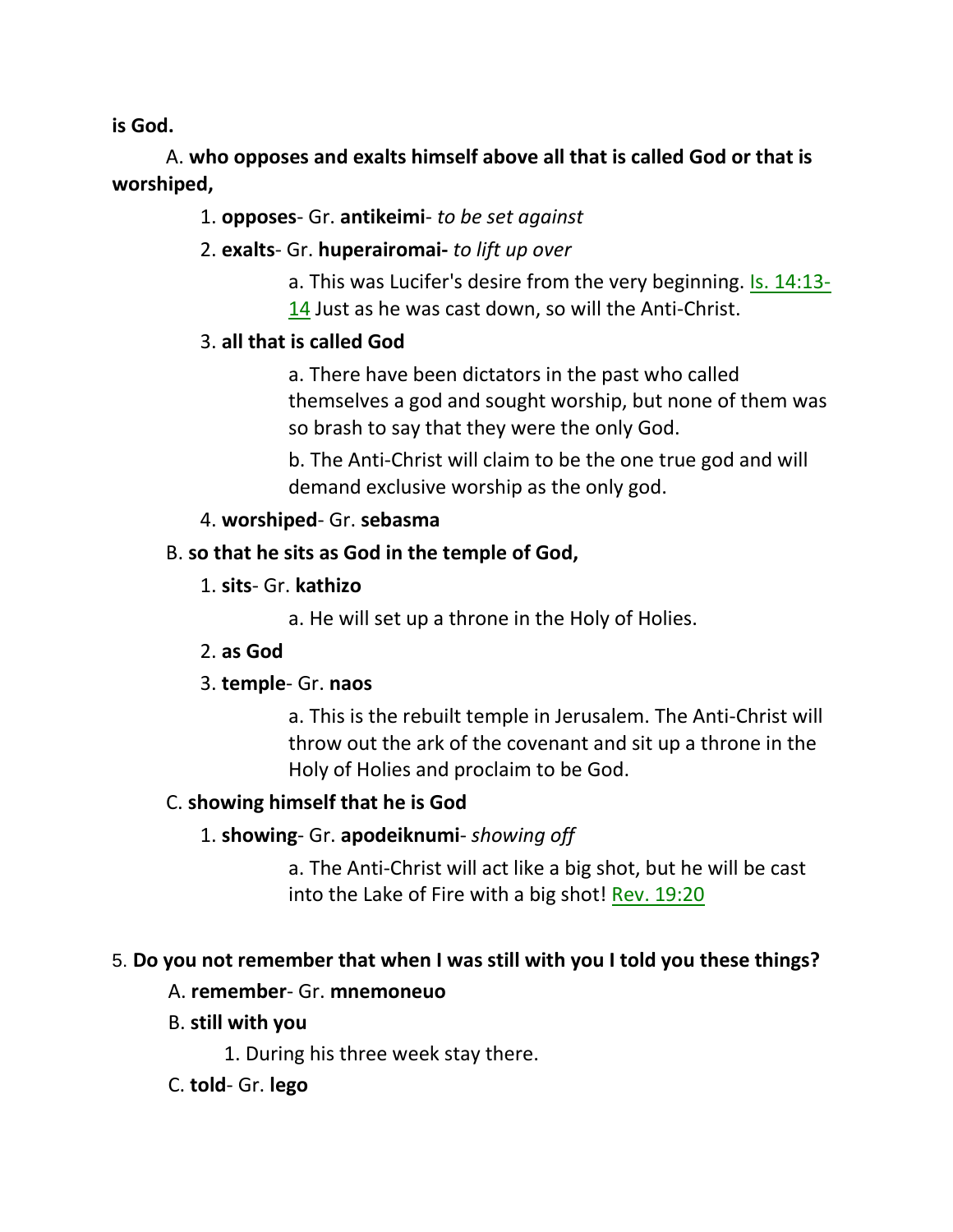1. This is why Paul was so amazed that they so quickly were deceived on this issue, because it was not too long ago he was with them.

## 6. **And now you know what is restraining, that he may be revealed in his own time.**

#### A. **And now you know what is restraining,**

#### 1. **now**

- a. This is during the Church age- the age of grace.
- 2. **know** Gr. **eido** *to know full well*

### 3. **restraining**- Gr. **katecho**- *to hold down*

a. This is in the neuter gender in the Greek. This would not refer to the word "church", which is female in the Greek. The church comprises all Christians both dead [gone on to be with Jesus in heaven] and those alive [present on the earth]. I believe the one restraining refers to the body of Christ who are those Christians presently on the earth carrying out His ministry. The word "body" is neuter. All Christians are in the church, but not all Christians are part of the body, which is presently functioning in the earth. Some have left their function in the body by dying and leaving this earth. Their function in the body have been taken up by other Christians that are here on the earth. Jesus body is now on the earth not in heaven. Jesus body is one place, not in two different placeson earth and in heaven. However, the church is two placesheaven and earth.

b. I believe this refers to the body of Christ, which has been the only world empire since Rome fell. Many have tried to raise up a world empire since but have not been able to- i. e. Napoleon, Hitler...

c. Once the body of Christ is raptured then the restraining influence of the body of Christ will be removed and the Anti-Christ will be free to set up his one world government.

### B. **that he may be revealed in his own time**

### 1. **revealed**- Gr. **apokalupto**

a. Before Jesus is revealed the Anti-Christ will be revealed first.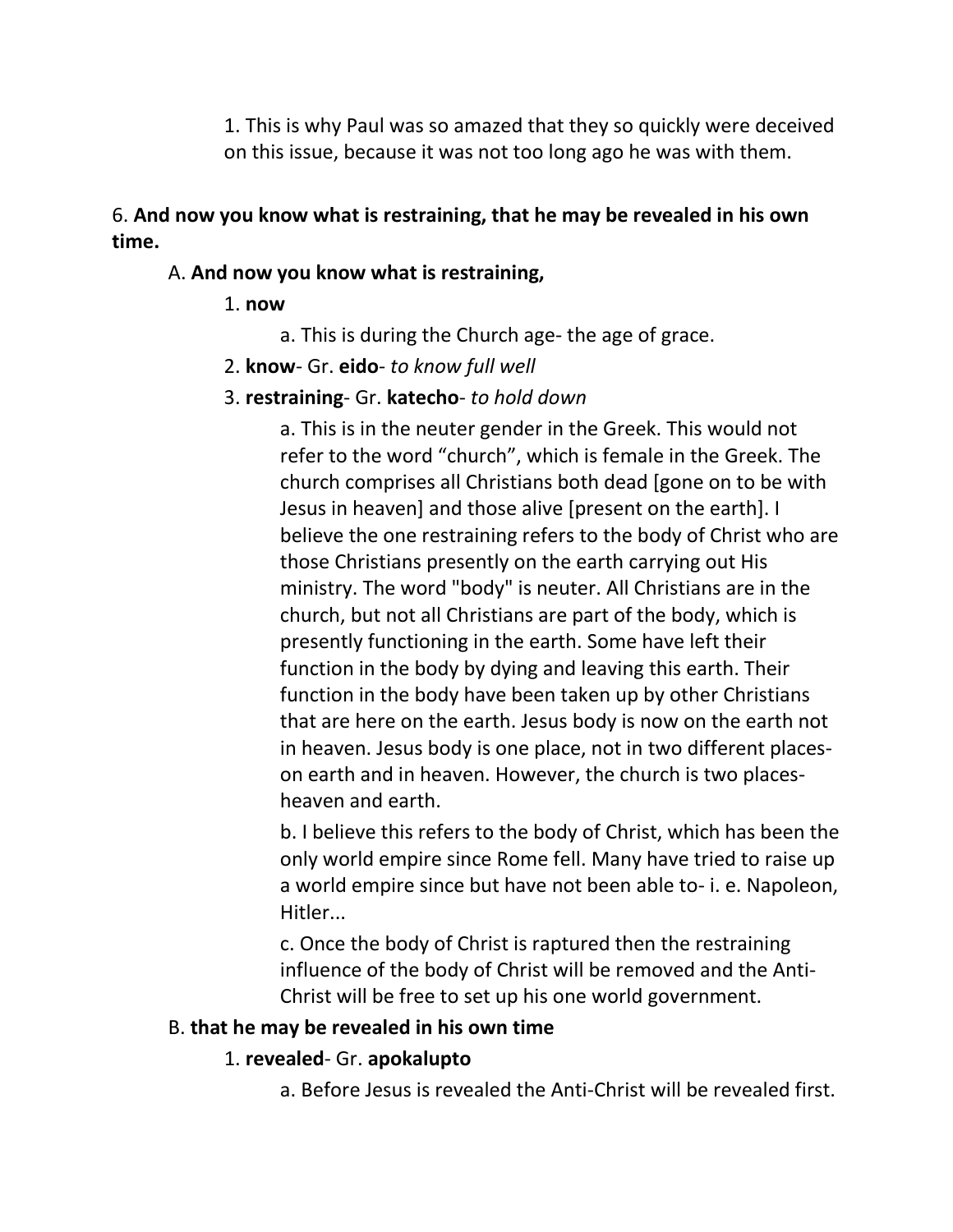#### 2. **time**- Gr. **kairos**- *season, time period*

a. This will be the Tribulation Period.

## 7. **For the mystery of lawlessness is already at work; only He who now restrains**  *will do so* **until He is taken out of the way.**

### A. **For the mystery of lawlessness is already at work;**

- 1. **mystery** Gr. **musterion** *secret*
- 2. **lawlessness** Gr. **anomia** *without law*

a. There is the mystery of godliness and the mystery of lawlessness. 1 Tim. 3:16

b. The mystery of godliness centers around the person of Jesus Christ and His death, burial, and resurrection. Focusing our mind on the resurrected Jesus releases His power of godliness in and through us. Col 3:1-5, 2 Cor. 3:18, Rom. 8:4-5 This is a complete mystery to the world and unfortunately also to almost the entire church.

c. The mystery of lawlessness is centered around the Anti-Christ, or the Beast as he is called in Revelation. Rev\_17:5; Rev\_17:7

d. The mystery of lawlessness will also be rooted in a focus upon and worship of the natural realm. Rom. 1:24-28, Eph. 4:17 The Anti-Christ will cause all to worship him as a man and lead all away from any concept of anything spiritual.

d. The spirit of Anti-Christ is already at work in the earth rising up many anti-Christ's that will prepare the way for the Anti-Christ of Revelation. 1 John 2:18

## 3. **work**- Gr. **energeo**

## B. **only He who now restrains will do so until He be taken out of the way**

1. **restrains**- Gr. **katecho**- *to hold down*

a. In the last verse the word was neuter. Here is it singular. I believe it refers to the Holy Spirit here. So, putting the two verses together I believe the Holy Spirit is restraining the Anti-Christ and his one world government through the body of Christ.

2. **taken out of the way**- Gr. **ginomai ek mesos**- *caused to be out of*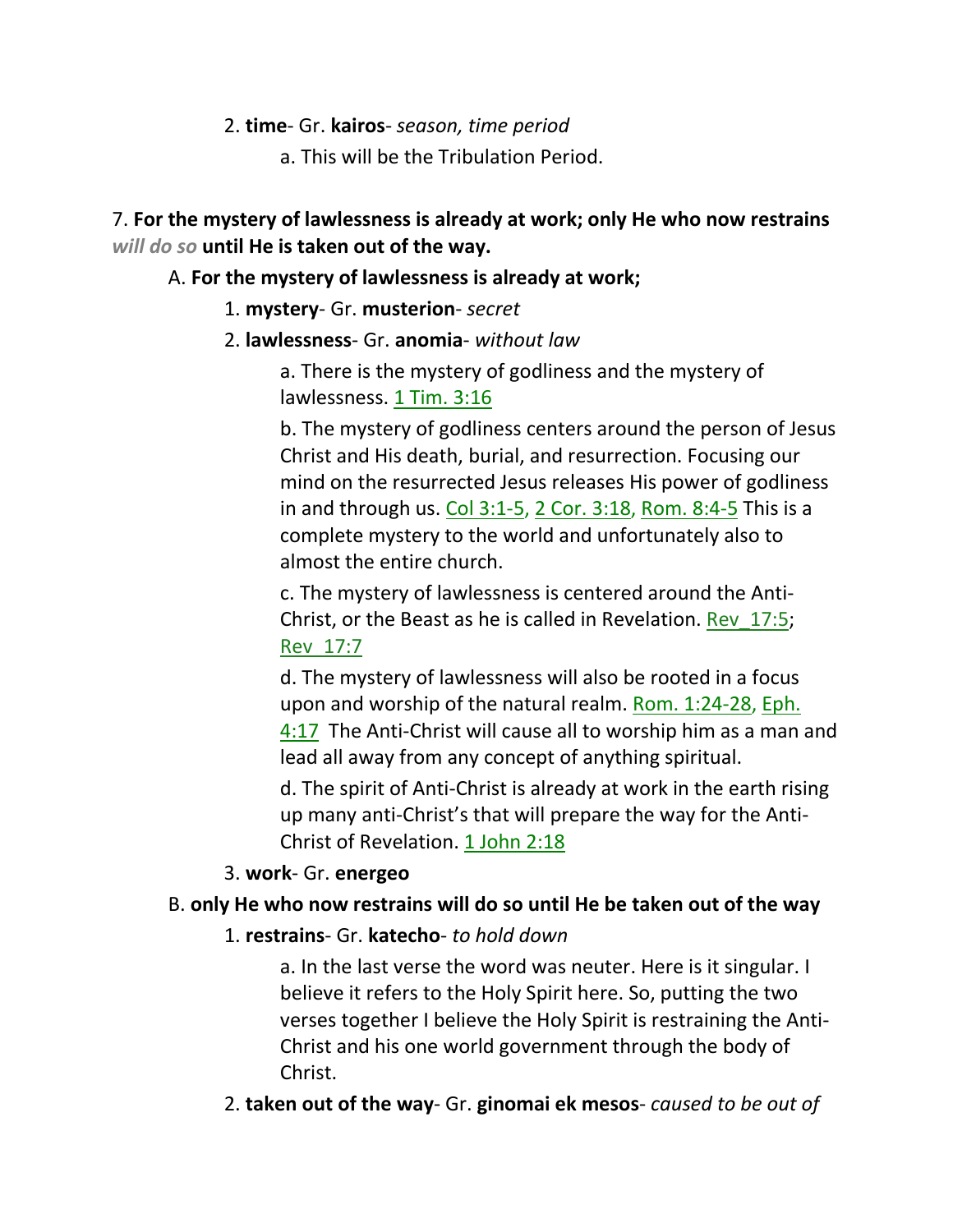#### *the middle, to step aside*

a. Once the church is removed, the Holy Spirit will step aside and will stop restraining the evil on the earth. He still will be here to save those who turn to God in the Tribulation, but he will step aside and not restrain Satan any longer from setting up the one world government through the Anti-Christ. The Holy Spirit is now using the church to restrain Satan and His plans now.

# 8. **And then the lawless one will be revealed, whom the Lord will consume with the breath of His mouth and destroy with the brightness of His coming.**

### A. **And then the lawless one will be revealed,**

- 1. **lawless one** Gr. **anomos** *one without law*
	- a. He will go opposite of God's laws and mandates.

### 2. **revealed**- Gr. **apokalupto**

a. He will be revealed somewhat at the beginning when he makes a seven year peace pact with Israel, but he will fully be revealed in his true character and nature at the mid-point of the Tribulation when he declares himself god and forces all to worship him or be put to death.

## B. **whom the Lord will consume with the breath of His mouth and destroy with the brightness of His coming.**

### 1. **Lord**- Gr. **kurios**

a. The Anti-Christ will proclaim himself as Lord, but the true Lord will be seen when He returns.

### 2. **consume**- Gr. **analisko**- *to consume, use up, destroy*

a. The Anti-Christ will try to consume the world, but in the end will be consumed himself by the Lord.

## 3. **breath**- Gr. **pneuma**- *spirit, breath*

a. The Anti-Christ will make a big show of himself, but it is ironic that he will be defeated by the mere breath of Jesus blown upon him. Jesus will literally blow the Anti-Christ away!

b. This breath will be sent forth when He speaks. Isa 30:27

### 4. **mouth**- Gr. **stoma**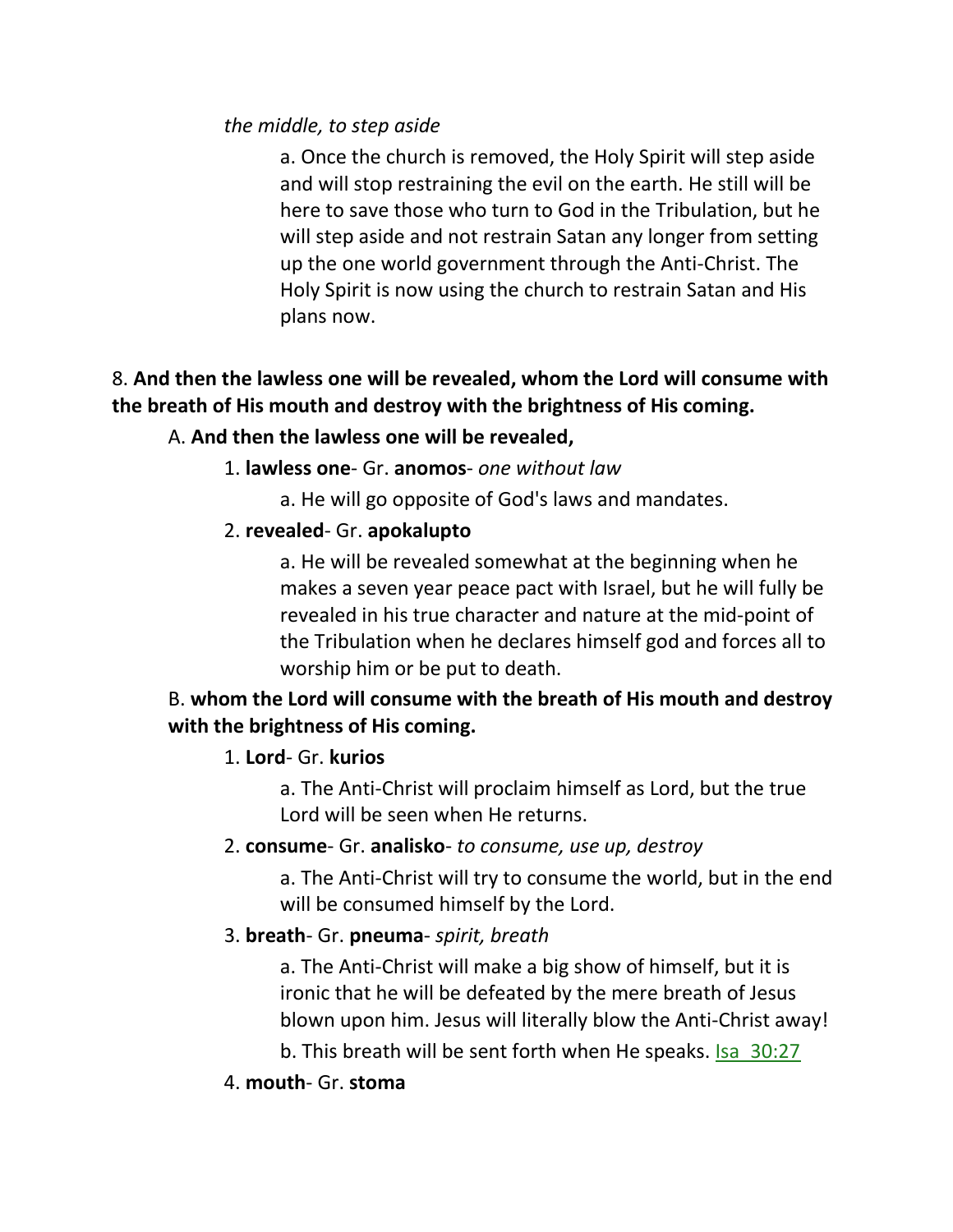5. **destroy**- Gr. **katargeo**- *to be* (*render*) *entirely idle* (*useless*), *to shut down*

### a. Rev\_19:19-21

### 6. **brightness**- Gr. **epiphaneia**

a. The Anti-Christ will head up the darkness of Satan in the earth. Just as darkness is instantly removed by the light, so Anti-Christ and his government will be removed by the brightness of Jesus' coming. Mat\_24:27

## 7. **coming**- Gr. **parousia**

a. This word parousia means an initial coming and subsequent stay. This verse speaks of the latter end of Jesus' parousia- the Second Advent, not the rapture of the church, which is the beginning of His parousia.

9. **The coming of the** *lawless one* **is according to the working of Satan, with all power, signs, and lying wonders,** 

## A. **The coming of the lawless one is according to the working of Satan,**

1. **coming**- Gr. **parousia**- *arrival and subsequent stay*

a. This word has the implication that the Anti-Christ arrival will be more than just a natural birth. He will be the seed of Satan. Gen. 3:15

- 2. **lawless one** not in Greek- *omit*
- 3. **working** Gr. **energeia**
- 4. **Satan** means *adversary*
	- a. The Anti-Christ will be indwelled by Satan himself.

### B. **with all power,**

### 1. **all power**- Gr. **pas dunamis**

a. It is false to say that Satan has no power. What he lacks is authority, unless man gives it to him. We have authority over all of Satan's power. Luke 10:19

C. **signs**- Gr. **semeion**- *a sign, a mark, token, by which anything is known or distinguished*

## D. **and lying wonders**

1. **lying**- Gr. **pseudos**- *false*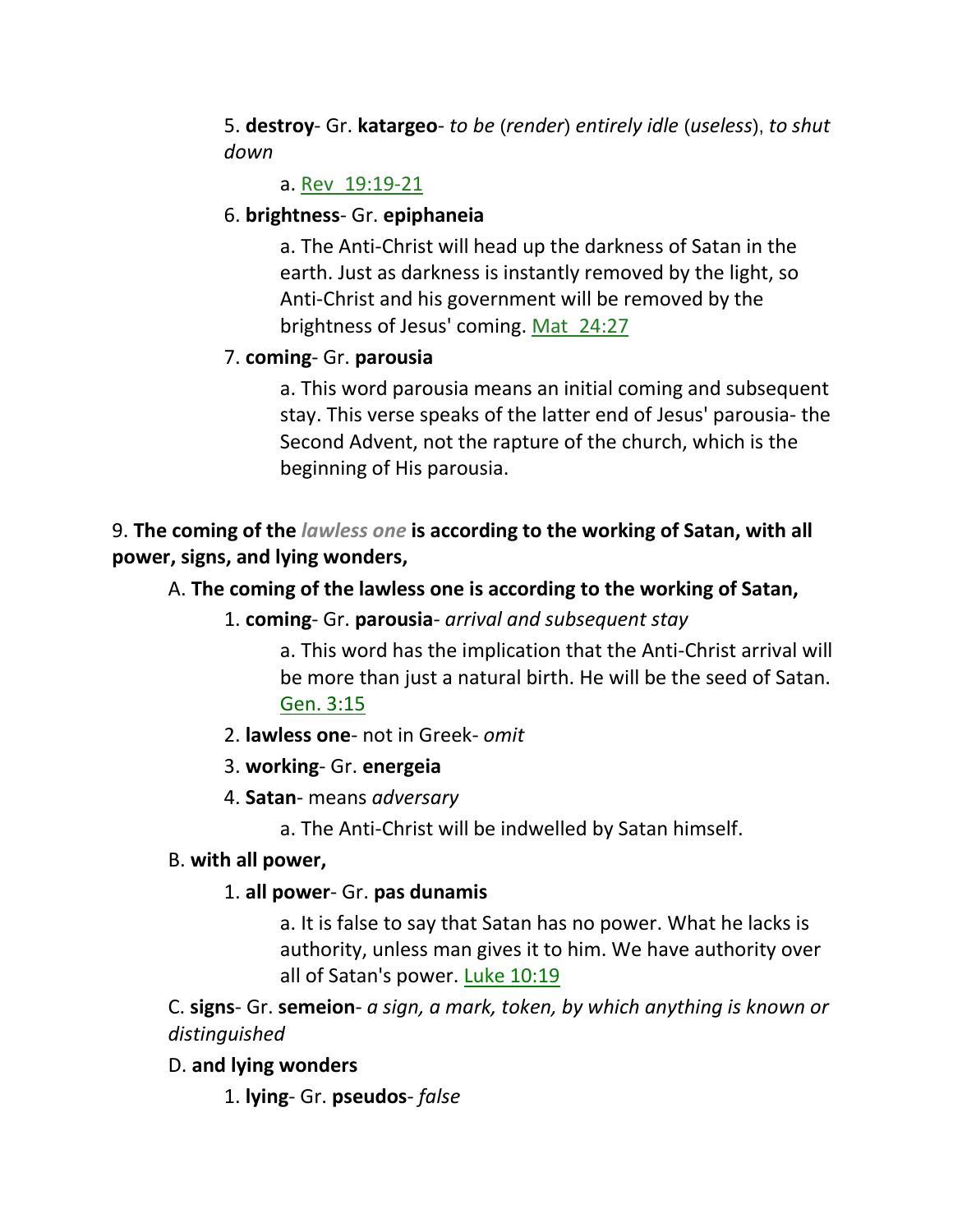2. **wonders**- Gr. **teras**- *an amazing or unusual thing, especially one out of the ordinary course of nature.* 

> a. The false prophet will do wonders in the name of the Anti-Christ. Rev\_13:11-15 In doing so Satan will imitate the Trinity. b. Satan can perform signs and wonders. Just because you see a sign and a wonder does not make it of God. Signs and wonders done by God always point to and glorify Jesus Christ. The signs and wonders that the Anti-Christ will do will point to himself and glorify himself.

### 10. **and with all unrighteous deception among those who perish, because they did not receive the love of the truth, that they might be saved.**

### A. **and with all unrighteous deception among those who perish,**

1. **unrighteous**- Gr. **adikia**

a. The root of unrighteousness is unbelief.

- 2. **deception** Gr. **apate**
- 3. **perish** Gr. **apollumi**

a. There are those who will perish. Universalists say there is no hell or perishing for unbelievers. They are sadly mistaken.

#### B. **because they do not receive the love of the truth,**

- 1. **receive** Gr. **dechomai** *welcome, embrace*
- 2. **love** Gr. **agape**
- 3. **truth** Gr. **aletheia**

a. If you don't love truth, then you love deception. John 3:19 This verse is crucial to understand what Paul says in the next verse where he says that God will send them strong delusion. He sends it upon those who have already rejected the truth and love deception. He only gives them what they want in the first place.

b. No one will be deceived that loves and seeks the truth.

### C. **that they might be saved**

- 1. **saved** Gr. **sozo** *to save, deliver, heal*
	- a. It is God's will that all be saved. 1 Tim. 2:4

b. God so loved the world that He gave His only Son Jesus who was the truth.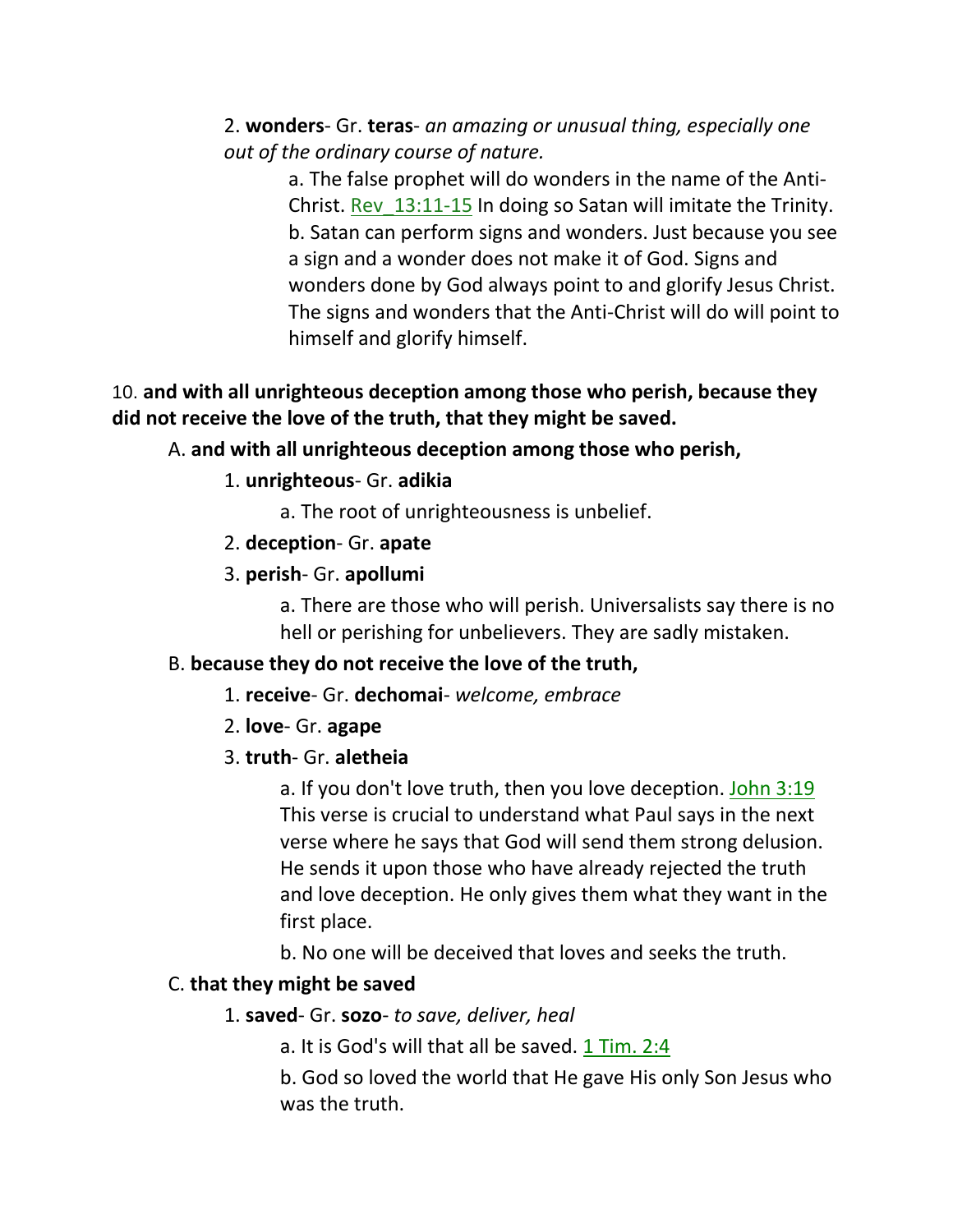c. Men who hate Jesus hate the truth. Those who reject Jesus reject the truth and open themselves up to great deception and delusion. We see this take place in the next verse.

#### 11. **And for this reason God will send them strong delusion, that they should believe the lie,**

### A. **And for this reason God will send them strong delusion,**

1. **for this reason**- Gr. **dia touto**- *because of this*

### 2. **send**- Gr. **pempo**

a. Some are really thrown by this. They don't understand why and how God would send them delusion so they would believe a lie. It is much like Pharaoh in the OT. It says he hardened his heart time and again. Once he had set his course that way then God just further hardened it afterwards.

b. This is like the Judo Technique. In this technique you use the momentum of the person against them. You just step aside and thrown them harder in the direction they were already going. This is what God will do to those who have rejected the love of the truth during the Tribulation Period. He will use the Judo Technique on them and throw them further into delusion which was the direction they were headed and committed to already! Is. 66:4

c. God used this technique to the Gentiles in Rom. 1:22-28. They rejected God, so God handed them over to their own lusts.

### 3. **strong**- Gr. **energeia**- *working*

4. **delusion**- Gr. **plane**- *error, a straying from truth*

a. No doubt it is the miracles, signs, and wonders the Anti-Christ will do that will make the delusion so strong. Peerpressure will also add to it.

### B. **that they should believe the lie**

1. **believe**- Gr. **pisteuo**

#### 2. **the lie**- Gr. **psuedos**

a. The Greek says "the lie" not "a lie". "The lie" is mentioned in Rom. 1:25. The lie is that creation or what is created is God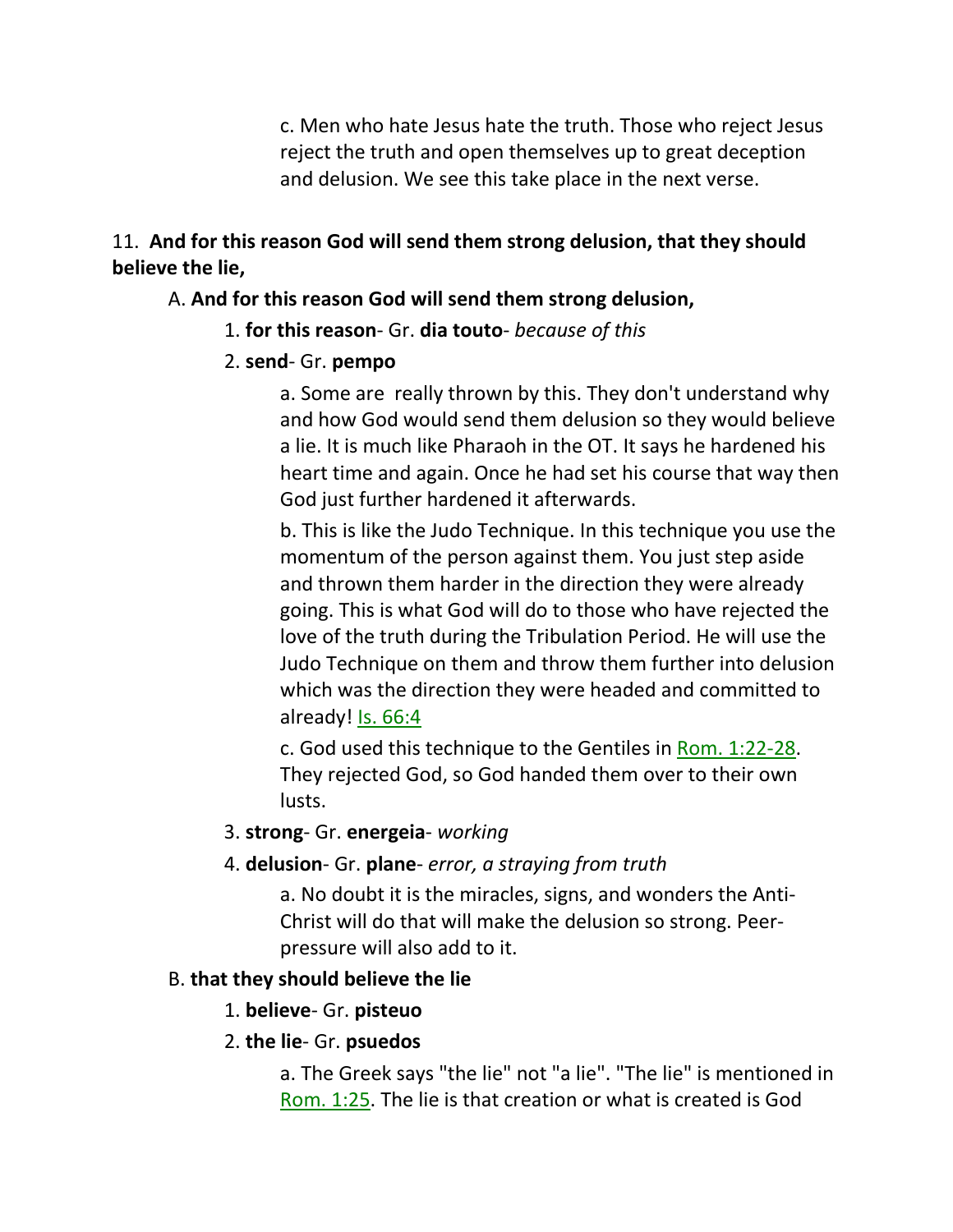and there is no Creator. This Anti-Christ spirit is already here working in our colleges and universities that say there is no God, and what we see is the only thing there is or has been.

b. The Anti-Christ will be a created being but will proclaim Himself to be the only true God. That is "the lie".

c. Jesus took on flesh but He was not created, but was and is the Creator.

## 12. **that they all may be condemned who did not believe the truth but had pleasure in unrighteousness.**

- A. **condemned** Gr. **krino**
- B. **believe** Gr. **pisteuo**
- C. **truth** Gr. **aletheia**

1. This truth is the gospel that Jesus was God made flesh, born of a virgin, lived a sinless life, died on the cross for our sins, and was buried and raised again the third day.

2. To believe the truth is to believe the gospel.

### D. **pleasure**- Gr. **hedone**

1. Verse 11 which says God sent them strong delusion so they would believe a lie, is sandwiched between these people not receiving the love of the truth in Vs. 10 and them not believing the truth and having pleasure in unrighteousness in Vs. 12. God just handed them over to their own delusional path and they were further set in it. This was not God's will for them, but the result of their own set decision to reject Christ and the gospel and follow after delusion and unrighteousness.

## E. **unrighteousness**- Gr. **adikia**

13. **But we are bound to give thanks to God always for you, brethren beloved by the Lord, because God from the beginning chose you for salvation through sanctification by the Spirit and belief in the truth,** 

A. **But we are bound to give thanks to God always for you,**

1. **bound**- Gr. **opheilo**- *ought*

2. **give thanks**- Gr. **eucharisteo**- *give good grace*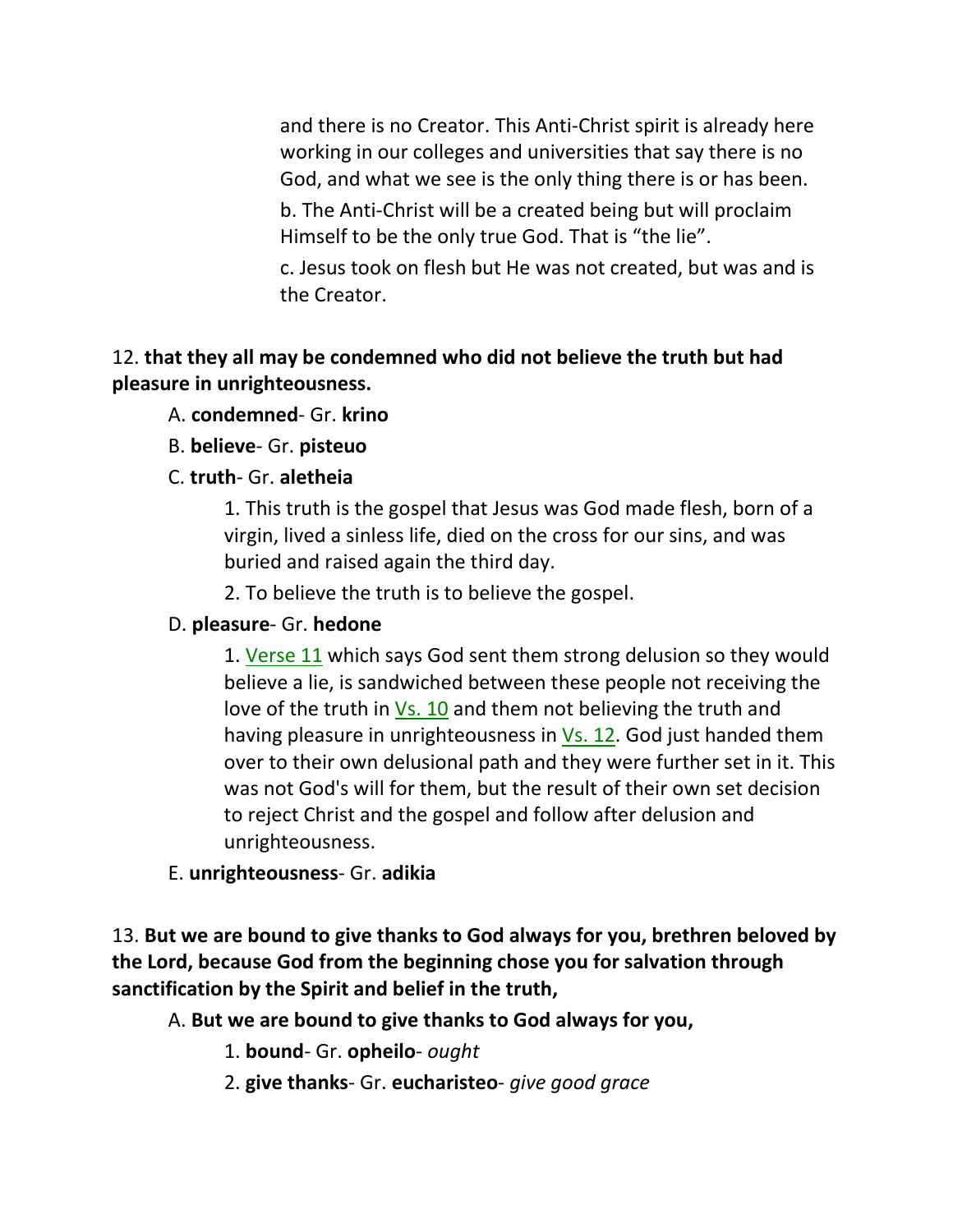a. Thanksgiving is one of the most important keys to magnifying God in our life.

### B. **brethren beloved by the Lord,**

### 1. **brethren**- Gr. **adelphos**

a. These are believers.

## 2. **beloved**- Gr. **agapao**

a. Believers have received love from God. The have welcomed the love of the truth. Those unbelievers Paul is speaking about in this chapter will reject the love of the truth [Jesus].

## C. **because God from the beginning chose you for salvation through sanctification by the Spirit and belief in the truth**.

## 1. **beginning**- Gr. **arche**

 a. This is through God's foreknowledge. God knew from the beginning who would believe upon Him and those who would not.

## 2. **chose**- Gr. **aihreomai**- *to take for oneself, to prefer, choose*

a. God chooses those who accept His invitation of salvation through faith.

b. In Jesus' parable of the great wedding feast many rejected the king's offer to come. Matt. 22 Those who accepted and came were chosen. Jesus ends that parable by saying many are called but few are chosen. Matt. 22:14 Who were the ones who were chosen? The ones who answered the call!

c. God knew before the world began who would accept his call to His wedding banquet for His Son. It was those who would accept Him by faith.

d. Jesus said that all the Father gave Him would come to Him. Joh 6:37 This does not mean that God makes them come but He knows that they will come by faith.

## 3. **salvation**- Gr. **soterion**

## 4. **sanctification**- Gr. **hagiasmos**- *the state of being set apart*

a. This is not as Calvinists teach. They teach that God regenerates someone first so that they can then believe upon Christ. No, we are born again because we first believed. The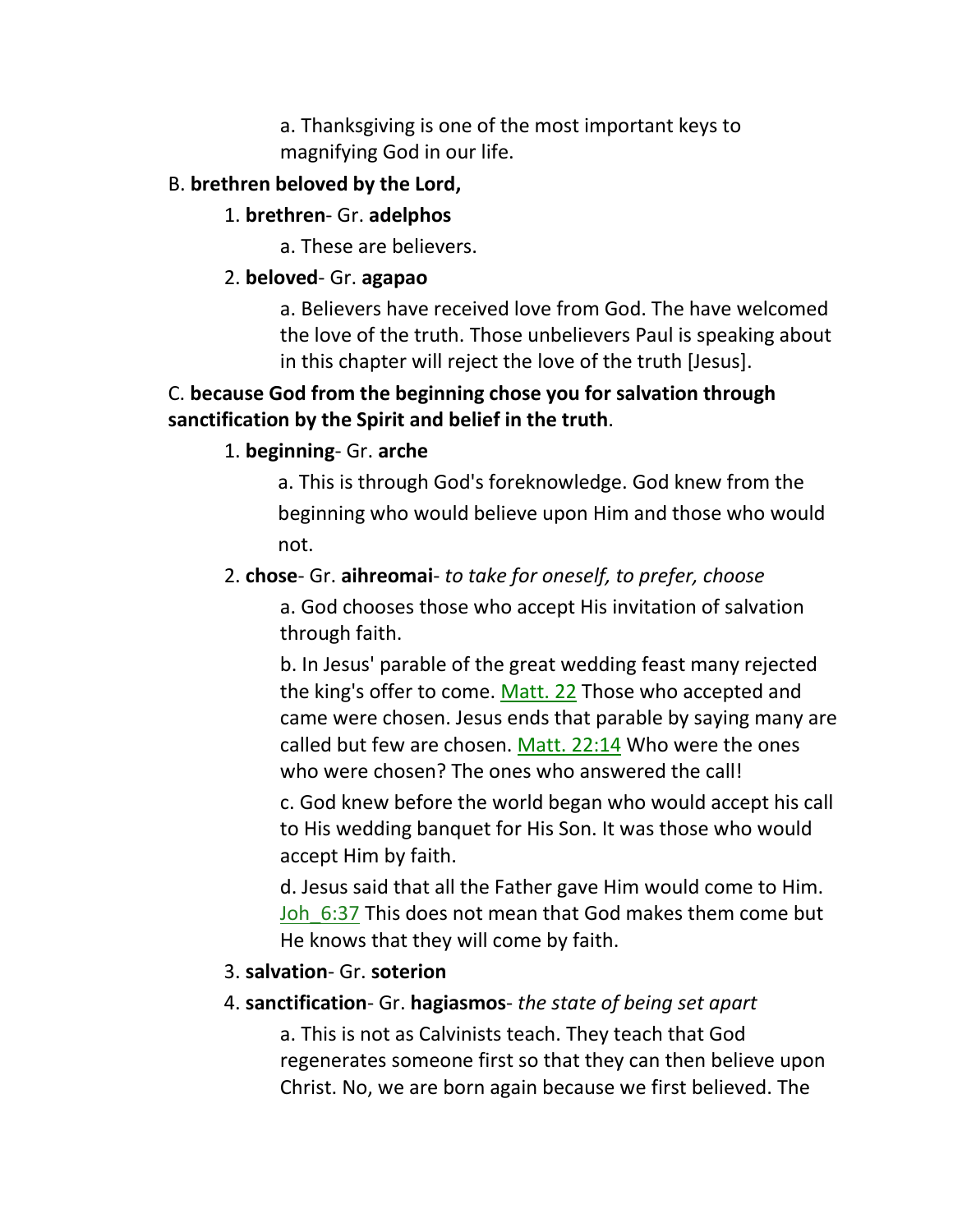Scripture says we are sealed by the Holy Spirit AFTER we believe. Eph. 1:13 Being sealed by the Holy Spirit is the regeneration of the Holy Spirit and being born again.

b. *Here we have the Holy Spirit's pre-conversion work. He sets individuals apart to God from the world, convicts them of sin, and points them to Christ. Someone has well said, "If it had not been for Christ, there would have been no feast; if it had not been for the Holy Spirit, there would have been no guests!*" - Believer's Bible Commentary

#### c. 1Pe\_1:2

### 5. **belief**- Gr. **pistis**- *firm persuasion*

a. This is how we must accept God's call. It is by believing on Christ. This is why we are chosen, not because God chose to make us believe and then send everyone else he didn't pick to send to hell. This ultra-sovereignty teaching is unscriptural.

b. Every believer has a part in being chosen. They believe upon Christ. This is not something God makes people do. They do it of a free will. God knows in advance who will do this however.

c. The doctrine of election is always prefaced by God's foreknowledge. 1 Peter 1:2

#### 6. **truth**- Gr. **aletheia**

a. This is the truth of the gospel.

### 14. **to which He called you by our gospel, for the obtaining of the glory of our Lord Jesus Christ.**

## A. **to which He called you by our gospel,**

#### 1. **called**- Gr. **kaleo**

a. God's call of salvation is always based upon and centered around the gospel and man's response to it- either to believe it or reject it through unbelief, not God's whim on who to save and who to send to hell.

#### 2. **gospel**- Gr. **euaggelion**- *the good news*

a. God's call to every person is to come and believe upon Christ. Those who answer that call and believe upon Christ are chosen for salvation. God gives us a clear understanding how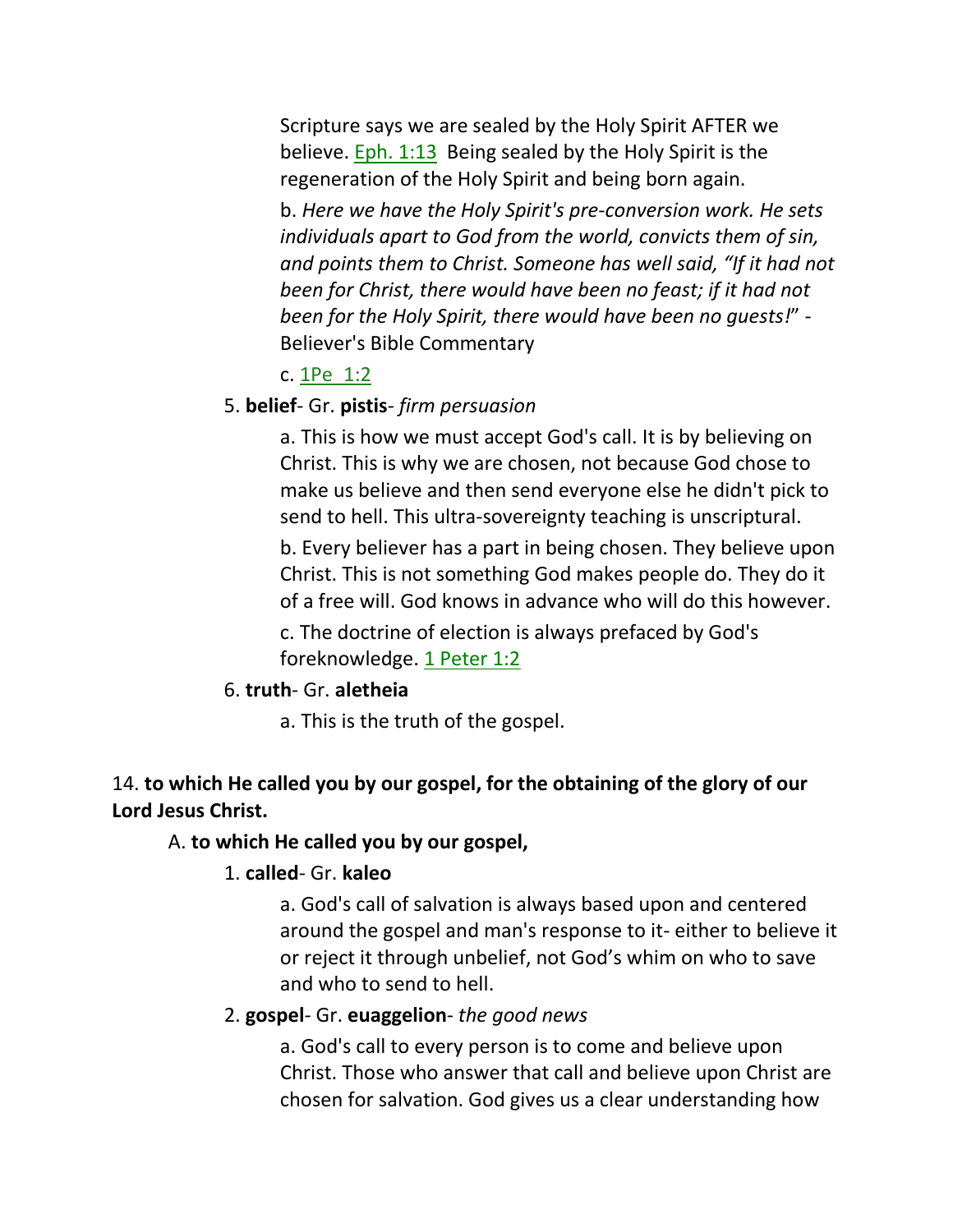we can be chosen in salvation. It is those who believe upon Christ and His death, burial, and resurrection. These are the terms of salvation. Those who meet the terms are the chosen!

### B. **for the obtaining of the glory of our Lord Jesus Christ**

1. **obtaining**- Gr. **peripoiesis**- *a laying up, keeping; an acquiring or obtaining, acquisition*

2. **glory**- Gr. **doxa**

a. As a Christian we share everything with Christ. We are called to share the glory of the Lord Jesus Christ. John 17:22

### 15. **Therefore, brethren, stand fast and hold the traditions which you were taught, whether by word or our epistle.**

### A. **Therefore,**

B. **brethren**- Gr. **adelphos**

### C. **stand fast and hold the traditions which you were taught,**

1. **stand fast**- Gr. **steko**- *to stand firm, be constant, persevere*

2. **hold**- Gr. **krateo**- *ruling or controlling power, seize with a strong grasp and control*

a. We need to keep a strong hold of the Word of God because Satan and people will try to wrestle the truth from us by persuasion and pressure.

### 3. **traditions**- Gr. **paradosis**- *to give over, what is transmitted*

a. This is not speaking of the mere traditions of men, but the Word of God that Paul gave over to the saints. 1Co 11:2

b. It is amazing how easily it is to get many Christians to let go of the Word of God and receive counterfeit truth. 2Th 2:2 It is imperative we study the Word for ourselves and be persuaded of the truth for ourselves. There are a lot of Christians baby birds out there just swallowing everything that is fed to them.

### 4. **taught**- Gr. **didasko**

#### D. **whether by word or our epistle**

#### 1. **word**- Gr. **logos**

a. In this context this means their spoken word when they were with them.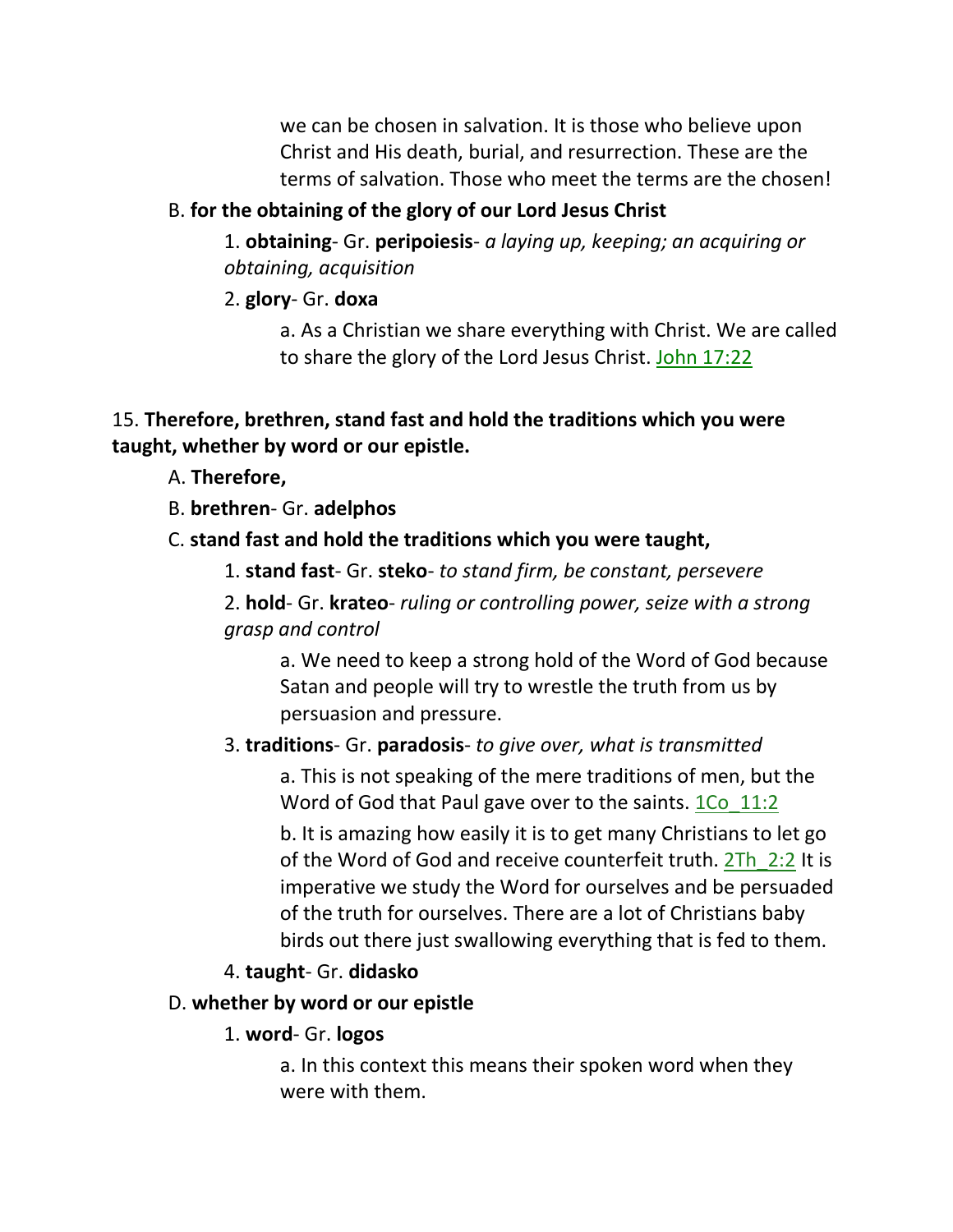2. **epistle**- Gr. **epistole**- *letter*

a. We as Christians are to hold fast to the letters of the apostles that are found in the New Testament.

# 16. **Now may our Lord Jesus Christ Himself, and our God and Father, who has loved us and given** *us* **everlasting consolation and good hope by grace,**

# A. **Now may our Lord Jesus Christ Himself,**

1. Many times the Scriptures will say that both Jesus and the Father will give us or has given us certain things. Here it says both will give everlasting consolation and good hope. Only God can give something everlasting. This shows that both the Lord [a divine title] Jesus Christ and God the Father are equally God.

## B. **and our God and Father,**

C. **who has loved us and given us everlasting consolation and good hope by grace.**

## 1. **loved**- Gr. **agapao**

## 2. **given**- Gr. **didomi**

a. These were given to us when we accepted Jesus Christ as our Lord and Savior.

# 3. **everlasting**- Gr. **aionios**- *perpetual, everlasting*

a. Universalists try to explain this word as meaning "for a definite period of time" because this Greek word is used in connection to hell. They seem to overlook that this same Greek word is connected to heaven and in this verse with consolation. If this word means "for a definite or set period of time" then heaven and God's consolation is only for a set period of time. No, this word means perpetual and everlasting.

# 4. **consolation**- Gr. **paraklesis**- *comfort*

a. We will have everlasting comfort in God's presence in heaven.

## 5. **good**- Gr. **agathos**- *divine good*

## 6. **hope**- Gr. **elpis**- *confident expectation*

a. We Christians have a good confident expectation from God. A sinner has a bad expectation from God.